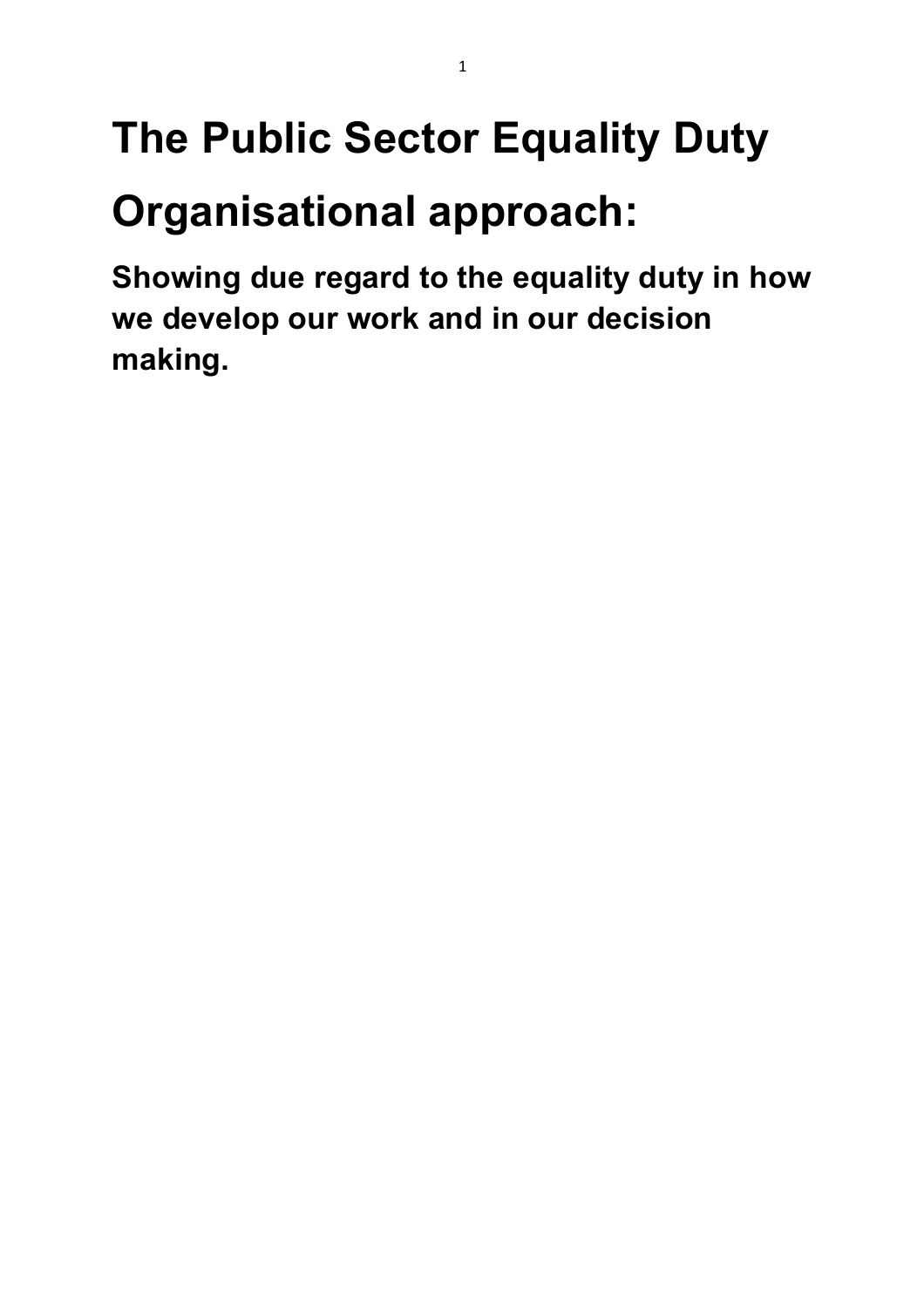# **Contents**

| Section 2: How the Council is meeting the requirements of the Equality Duty             |  |
|-----------------------------------------------------------------------------------------|--|
|                                                                                         |  |
|                                                                                         |  |
| Section 3: How we show due regard to the three aims of the general duty in our decision |  |
|                                                                                         |  |
| Helping our staff to show due regard throughout the decision making process:10          |  |
|                                                                                         |  |
|                                                                                         |  |
|                                                                                         |  |
| We know we need to complete a due regard statement, when do we start filling it in?14   |  |
| How do I know what is proportionate and if my work is relevant to the equality duty? 14 |  |
|                                                                                         |  |
| What do we do about data gaps across the newer protected characteristics?15             |  |
|                                                                                         |  |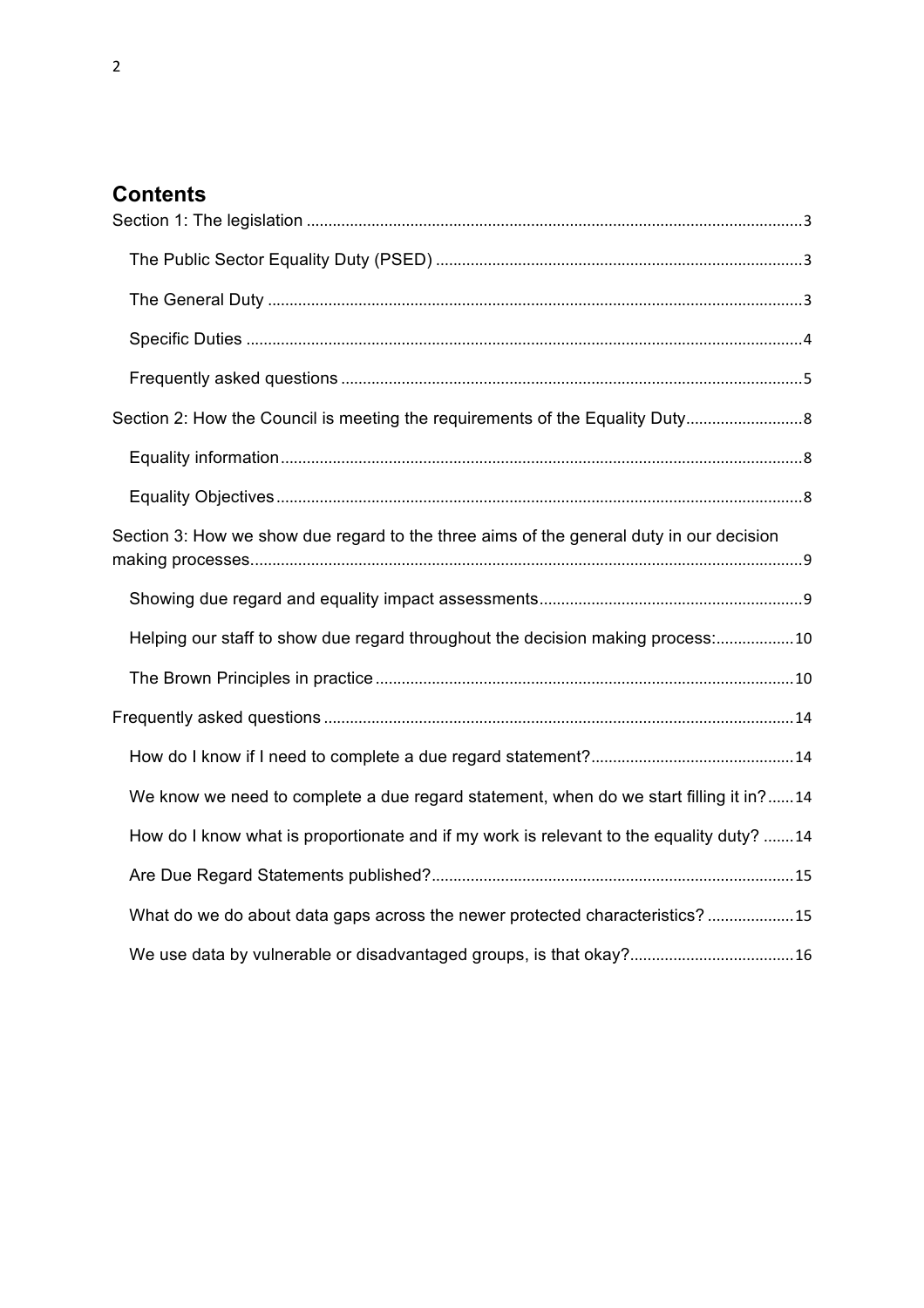# **Section 1: The legislation**

## **The Public Sector Equality Duty (PSED)**

The PSED was created by the Equality Act 2010 and replaces the race, disability and gender equality duties. The duty came into force in April 2011 and places a duty on public bodies and others carrying out public functions.

## **The aim of the PSED is to embed equality considerations into the day to day work of public authorities, so that they tackle discrimination and inequality and contribute to making society fairer.**

The Equality duty covers the following protected characteristics:

- Age
- Disability
- Gender reassignment
- Pregnancy and maternity
- Race,
- Religion or belief and
- Sex
- Sexual orientation

#### **It also applies to marriage and civil partnership, but only in respect of the requirement to have due regard to the need to eliminate discrimination.**

The PSED consists of a **general duty**, with three main aims (set out in section 149 of the Equality Act 2010 and outlined below); and **specific duties**. The specific duties are designed to help public bodies meet the general duty.

## **The General Duty**

The new Equality Duty requires public bodies to have due regard (*see FAQ below*) to the need to:

• Eliminate discrimination, harassment and victimisation and other conduct prohibited by the Equality Act 2010;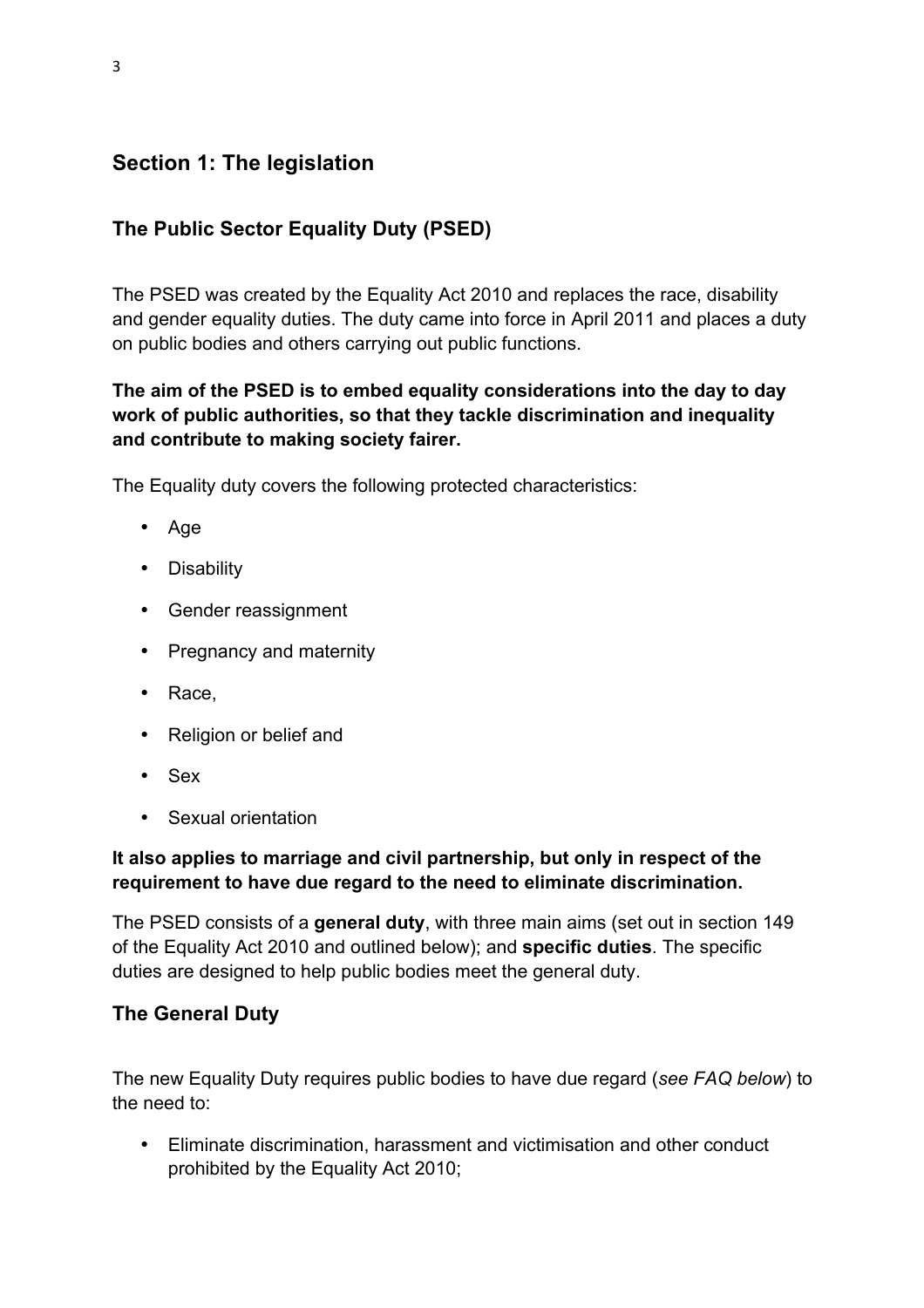- Advance equality of opportunity between persons who share a relevant protected characteristic and persons who do not share it; and
- Foster good relations between persons who share a relevant protected characteristic and persons who do not share it.

The Equality Act explains that the second aim (advancing equality of opportunity) involves, in particular, having due regard to the need to:

Remove or minimise disadvantages suffered by people due to their protected characteristics.

Take steps to meet the needs of people with certain protected characteristics where these are different from the needs of other people.

Encourage people with certain protected characteristics to participate in public life or in other activities where their participation is disproportionately low.

It states that meeting different needs includes (among other things) taking steps to take account of disabled people's disabilities. It describes fostering good relations as tackling prejudice and promoting understanding between people from different groups. It explains that compliance with the general equality duty may involve treating some people more favourably than others.

#### **Specific Duties**

In addition to the general Equality Duty, set out above, Section 153 of the Equality Act gives the Government a power to impose specific duties on certain public bodies to enable them to perform the Equality Duty more effectively.

The specific duties are intended to support compliance with the General Duty.

The new specific duties focus on reducing burdens and bureaucracy on public bodies, and moving away from a process-driven approach to focus on transparency.

The specific duties require organisations like the Council too;

- publish information to demonstrate their compliance with the Equality Duty, at least annually; and
- set equality objectives, at least every four years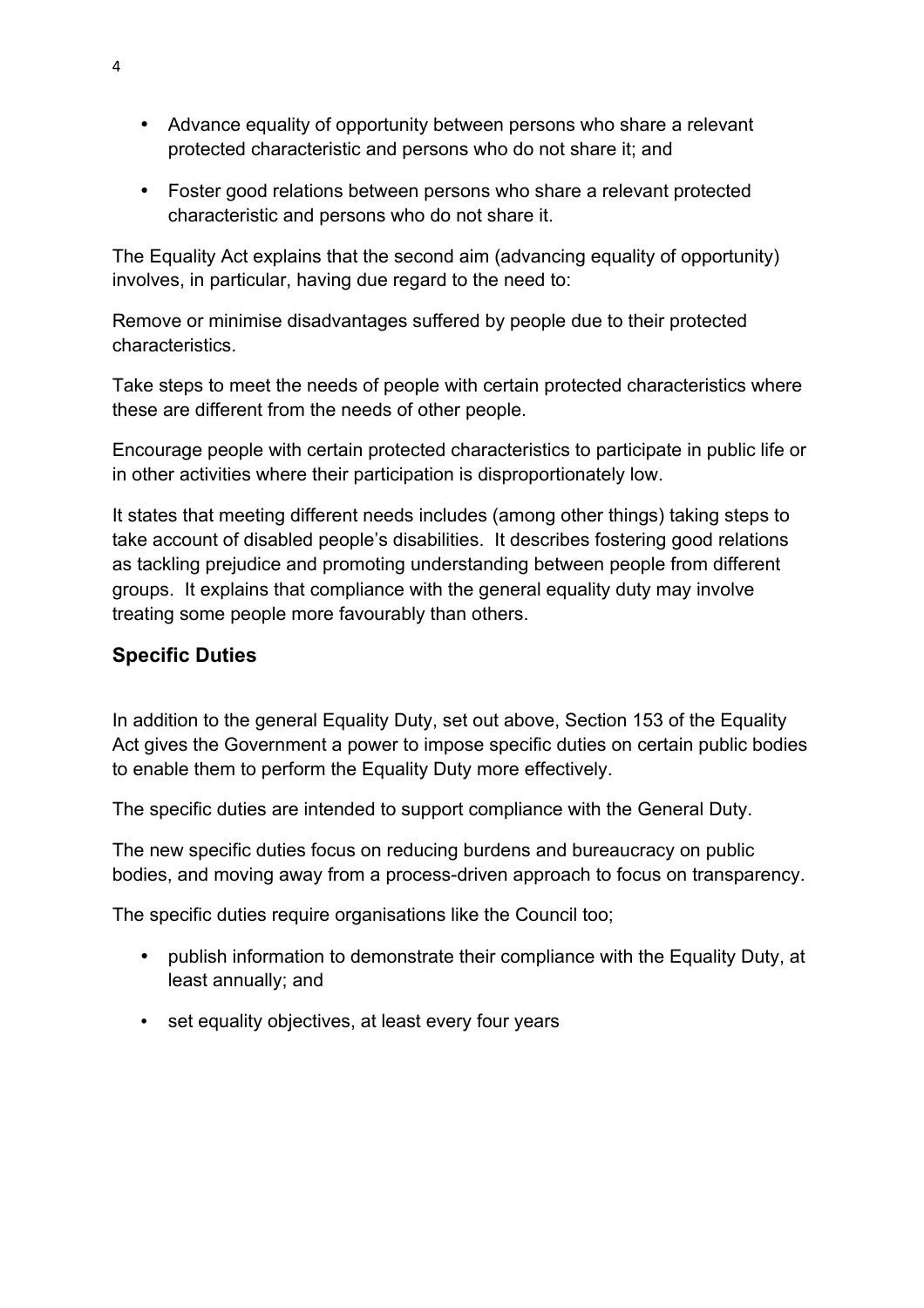## **Frequently asked questions**

#### **Q. How can showing 'due regard' help me in my role?**

It depends on what you do. For example:

#### *Commissioning/Service delivery*

It is obvious that a 'one size fits all' approach is not an effective approach of planning, designing or delivering services to a community with different needs.

Showing due regard will lead to services that are more appropriate to the user, and services that are more effective and cost-effective.

By operating from a position of this level of understanding you:

- Will be better at prioritising and meeting customer needs within the resources available.
- Deliver best value for the citizens of Gloucestershire.
- Support GCC in achieving its strategic objectives.
- Commission services that are non-discriminatory and do not create or exacerbate existing inequalities in Gloucestershire.

#### *Financial planning/Strategy Development*

The MTFS is the Council's strategic three year plan of internal resource allocations which helps us to deliver our council strategy. The MTFS is updated and refreshed on an annual basis with changes in allocation determined in accordance with the Council's goals and priorities. By showing due regard throughout the planning process the Council can:

- Have an oversight of how proposed spending allocations across different service areas of the council will affect the different protected groups, prior to the development of detailed commissioning plans.
- Consider how our partners business plans will advance the equality duty and where further joined up working would be productive
- Take account of a large consultation process which will gather views on what our priorities should be from a broad range of groups, communities and individuals living in Gloucestershire.

See our short films on how staff have been showing due regard on our staffnet equalities pages.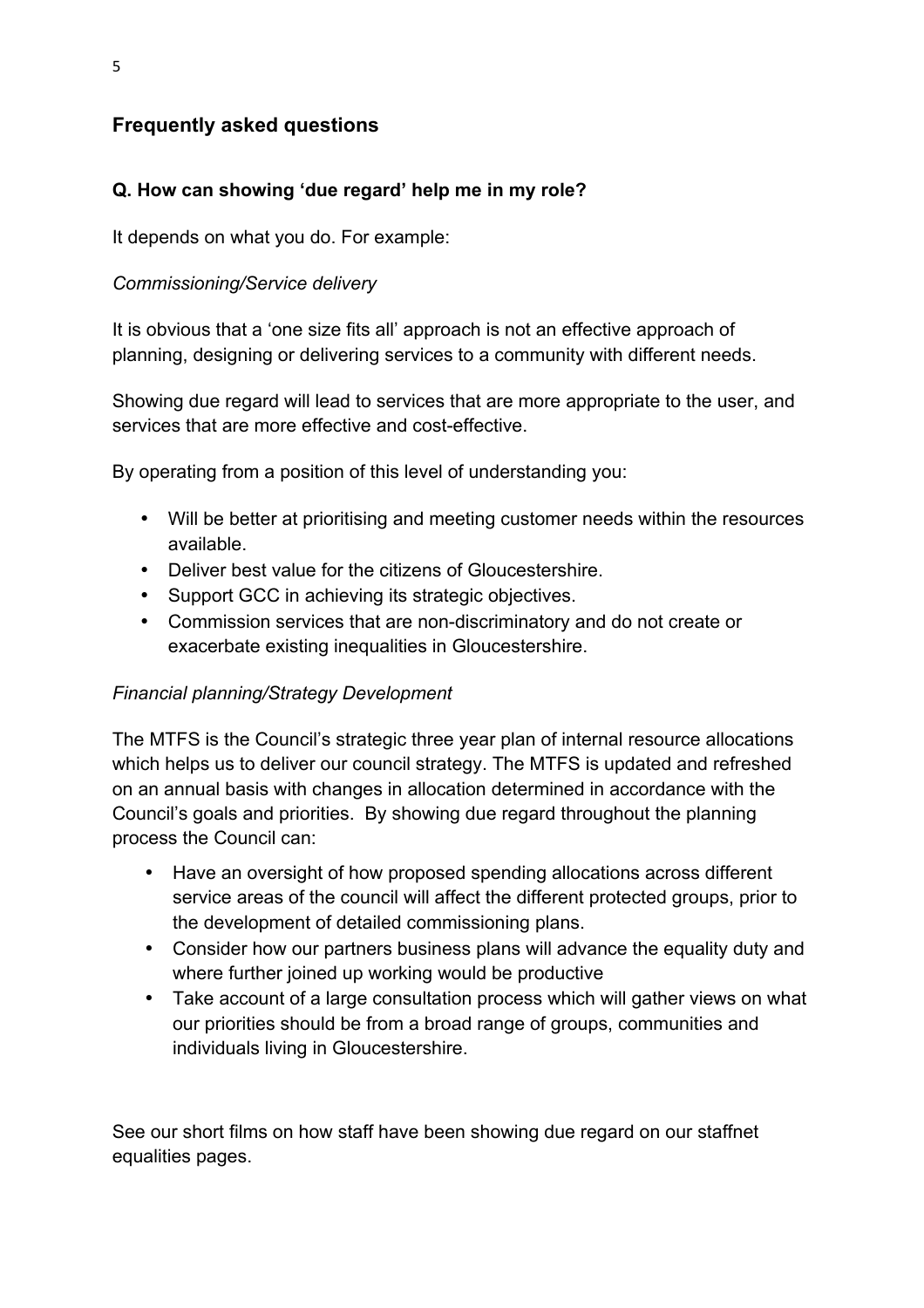## **Q. Does showing 'due regard' stop me making difficult decisions?**

No, the general duty is a duty to **consider** needs, not a duty to **meet all** needs.

#### **But you need to have demonstrated that the needs of all of the protected groups to inform how you prioritise those needs have been considered.**

By showing this consideration, the general duty will enable you to demonstrate that you are making decisions in a fair, transparent and accountable way. Showing due regard in this way helps to ensure that GCC resources are better targeted and that money is spent where it will have the greatest effect. It promotes evidence based decision making.

#### **Q. What does showing 'due regard' to the general duty actually mean?**

'Due regard' is a legal term that requires **proportionality** and **relevance.**

The weight given to the general duty will depend on how that area of work affects discrimination, equality of opportunity and good relations. For example, decisions on social care or community safety are likely to be more relevant and have greater impact on equality than those on waste disposal.

Principles from case law and regulatory work on the former race, disability and gender equality duties help us to understand what must be done to **show 'due regard'** and to be compliant with the general duty. The key case law principles are commonly referred to as the **Brown Principles** and are often used in court to determine whether a public body has shown 'due regard' to the equality duty. The following principles, drawn from case law, explain what is essential in order for the Equality Duty to be fulfilled. Public bodies should ensure:

| <b>Brown Principle</b>        | <b>Requirement</b>                                                   |
|-------------------------------|----------------------------------------------------------------------|
| Knowledge                     | The decision makers must be aware of their duty to have 'due         |
|                               | regard' to the three aims of the duty.                               |
| <b>Sufficient information</b> | The decision maker must consider what information he or she has      |
|                               | and what further information may be needed in order to give proper   |
|                               | consideration to the Duty.                                           |
| <b>Timeliness</b>             | The Duty must be complied with before and at the time that a         |
|                               | particular policy is under consideration or decision is taken – that |
|                               | is, in the development of policy options, and in making a final      |
|                               | decision. A public body cannot satisfy the Duty by justifying a      |
|                               | decision after it has been taken.                                    |

Table 1: The Brown Principles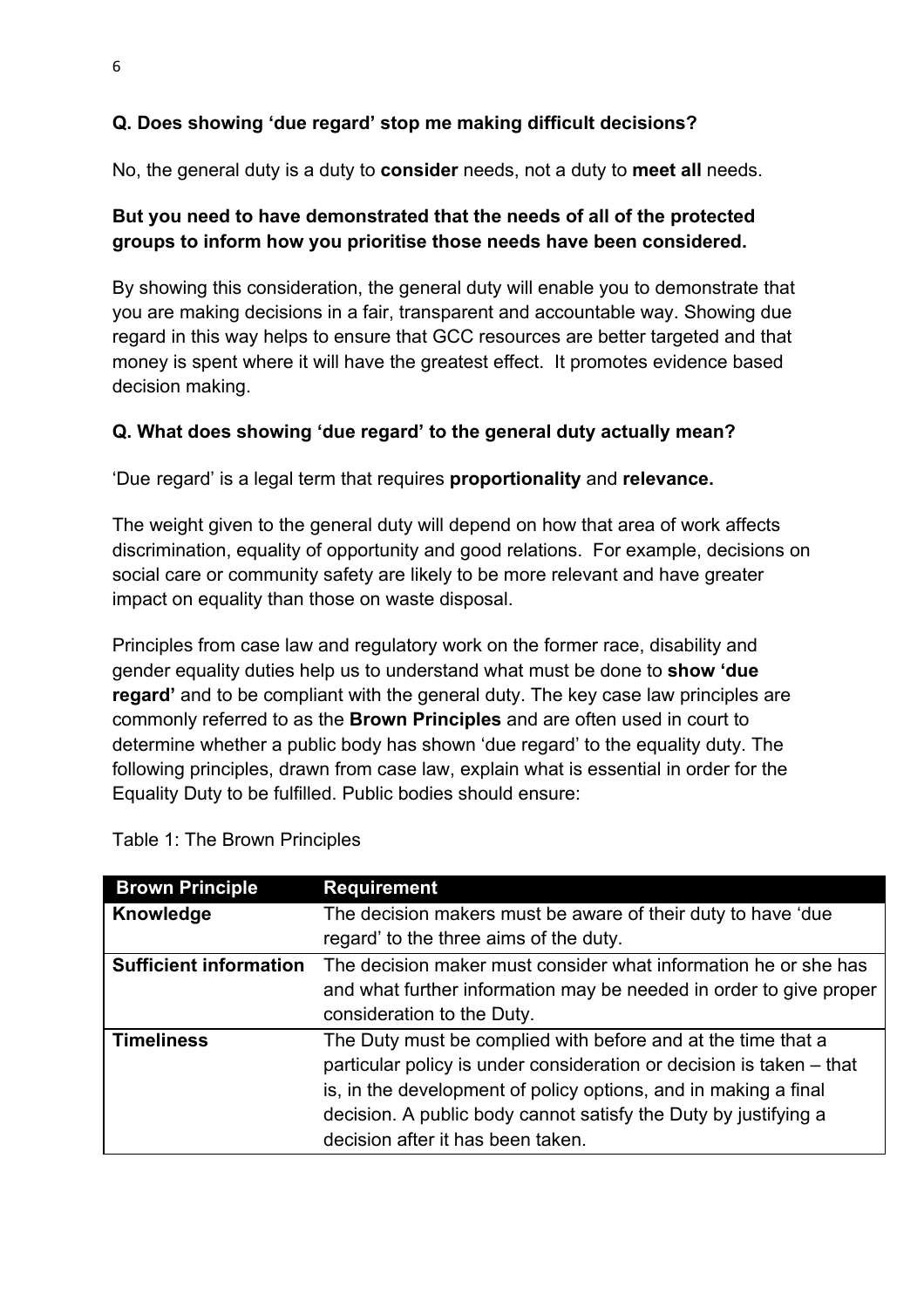| <b>Real consideration</b><br>(Decision making) | Consideration of the three aims of the Equality Duty must form an<br>integral part of the decision-making process. The Equality Duty is<br>not a matter of box-ticking; it must be exercised in substance, with<br>rigour and with an open mind in such a way that it influences the<br>final decision |
|------------------------------------------------|--------------------------------------------------------------------------------------------------------------------------------------------------------------------------------------------------------------------------------------------------------------------------------------------------------|
| <b>Accountability(No</b><br>delegation)        | Public bodies are responsible for ensuring that any third parties<br>which exercise functions on their behalf are capable of complying<br>with the Equality Duty, are required to comply with it, and that they<br>do so in practice. It is a duty that cannot be delegate                             |
| <b>Monitoring and</b><br>review                | Public bodies must have regard to the aims of the Equality Duty<br>not only when a policy is developed and decided upon, but also<br>when it is implemented and reviewed The Equality Duty is a<br>continuing duty                                                                                     |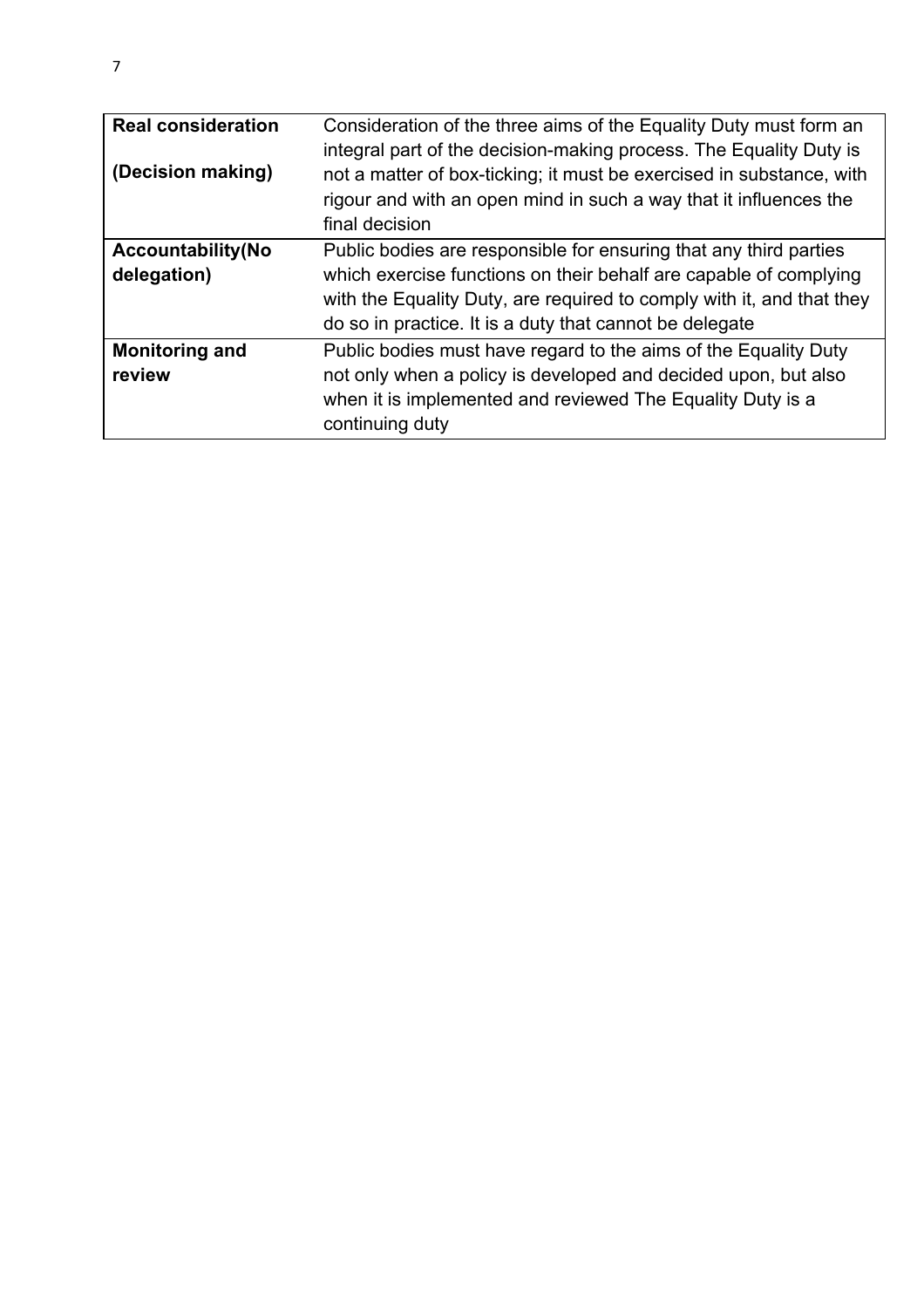# **Section 2: How the Council is meeting the requirements of the Equality Duty**

Publishing **equality information** and **setting equality objectives** as required by the specific duties enables service users, staff, the Commission, regulators and other interested parties to assess the equality performance of the Council.

It promotes transparency and helps the Council to explain how and why we have reached conclusions and made certain decisions. It provides a clear picture of how the Council is complying with the general equality duty and will make our decisionmaking more transparent.

## **Equality information**

The Council is required to publish annually a range of equality information covering our workforce and our service delivery areas. This information addresses two main categories:

• Information that we used to identify our equality objectives, and;

(This includes information about our workforce, Customer satisfaction rates, access to our services, details of engagement and outcomes)

• Information demonstrating the steps we have taken to show due regard to the three aims of the general duty in our decision making processes.

(This includes information about how the Council has reached certain conclusions and made certain decisions. For example published board reports and how due regard has been shown.)

View equality information on our website.

## **Equality Objectives**

View our latest equality objectives on our website.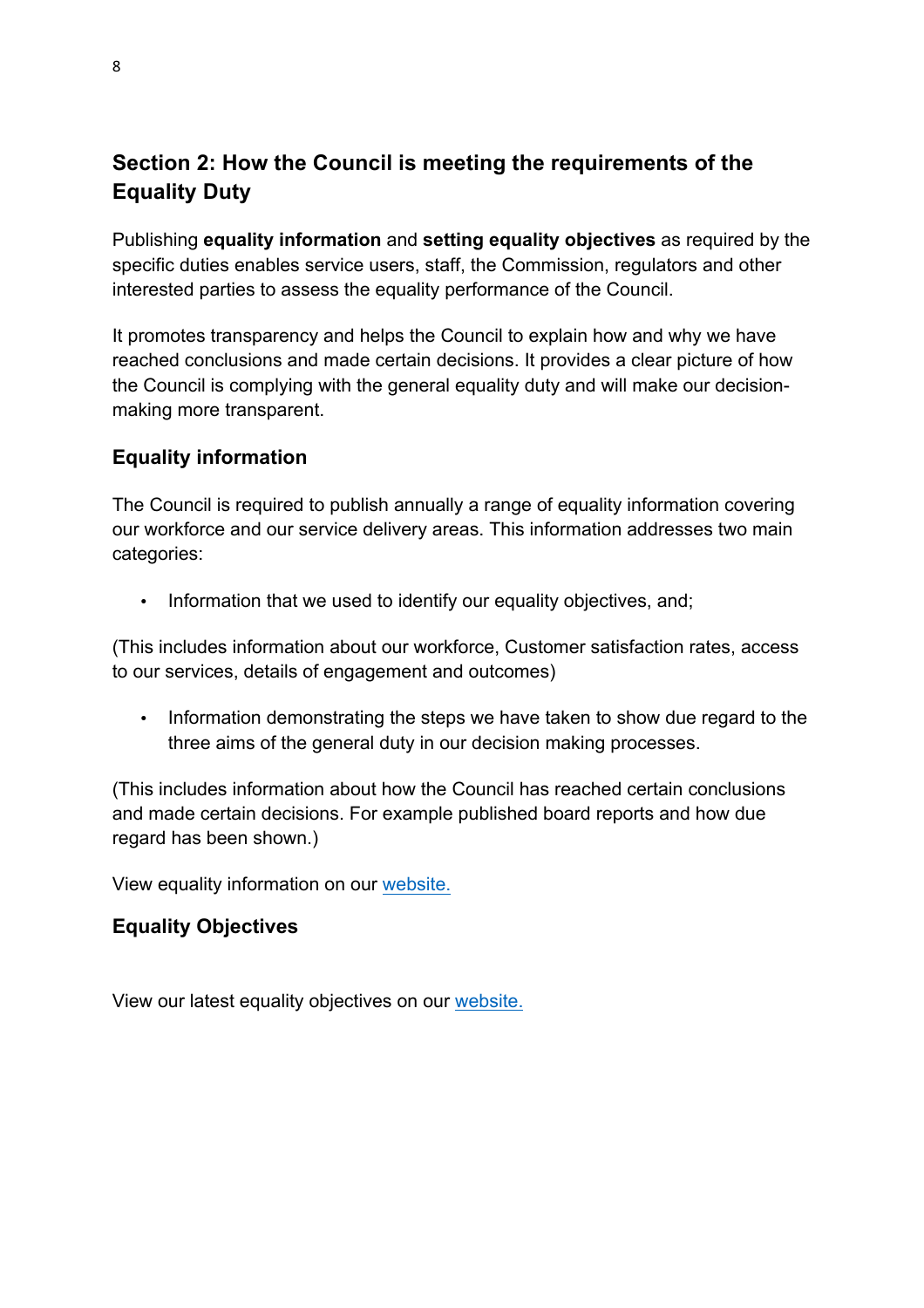# **Section 3: How we show due regard to the three aims of the general duty in our decision making processes.**

The following section outlines the practicalities of showing due regard and why we no longer carry out equality impact assessments.

## **Showing due regard and equality impact assessments**

Up until March 2011 there was a requirement to show 'due regard' through the completion of equality impact assessments. This required following a prescribed process to assess impact on the protected groups.

There is no longer a specified process that public authorities are expected to follow. It is up to each authority to choose the most effective approach for them, which will vary depending on the size of the organisation, the functions they carry out, and the nature of the particular decision.

The rationale for this change was the recognition that:

- Greater flexibility was required in how public bodies show due regard. Consequently, the new duty does not outline a mandated process that should be used to demonstrate that 'due regard' to the equality duty has been shown.
- Greater emphasise was required on the 'analysis of the effects on equality' (Equality analysis) and how it is used in decision-making, and less on the production of a document, which some may have taken to be an end in itself.

As a result of changes to the requirement to carry out equality impact assessments we have adapted our approach to one that is centred on mainstreaming equality considerations in our day to day activities and underpinned by the Brown Principles..

Our approach focuses on ensuring that the council engages with individuals across all the protected groups and uses equality information across all the protected groups, from local data to national reports and statistics. Our approach will be proportionate, for example decisions made on social care or community safety are more likely to be relevant and have greater impact on equality than those on refuse collection.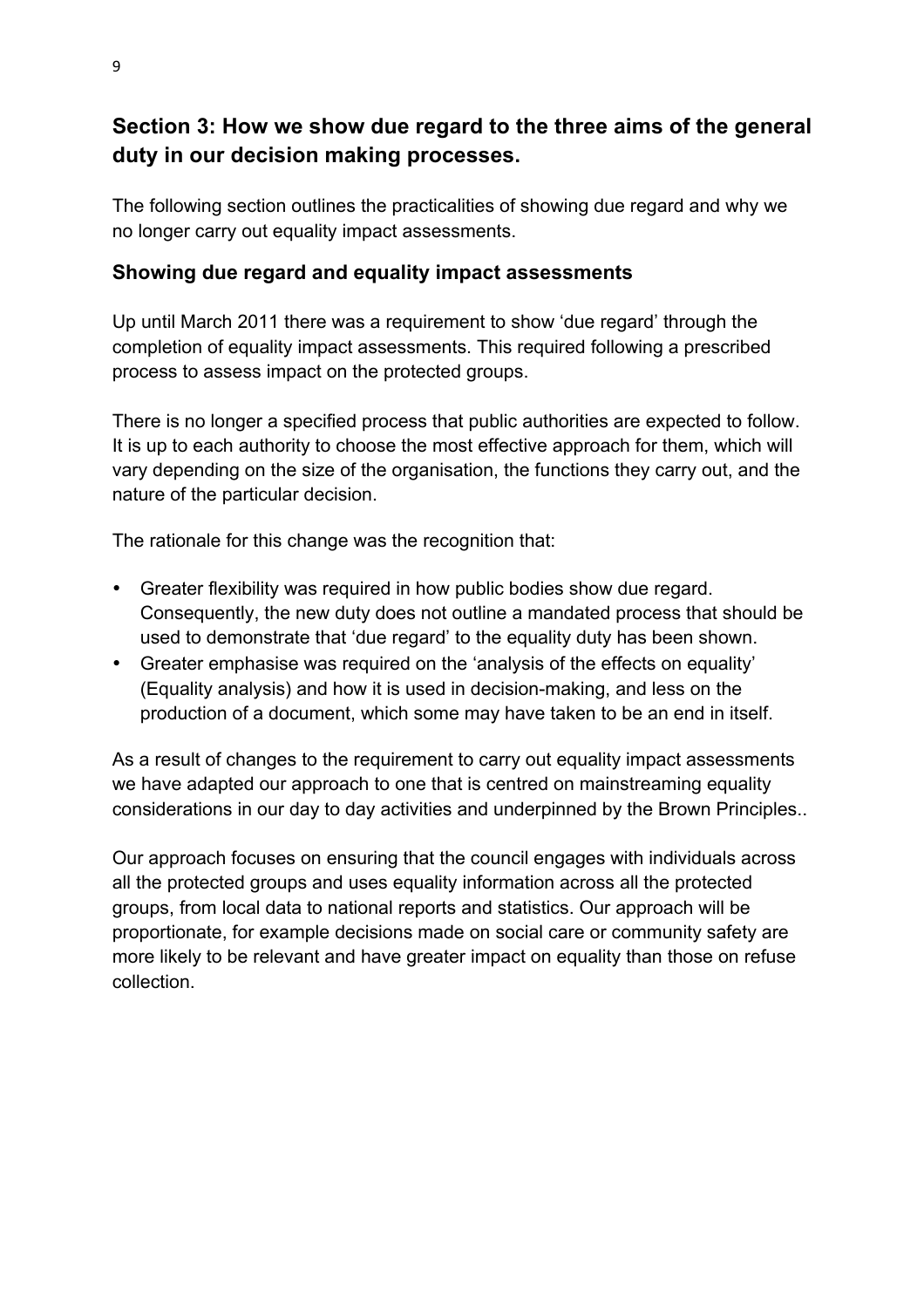## **Helping our staff to show due regard throughout the decision making process:**

## **The Brown Principles in practice**

#### **1. Knowledge**

To show due regard to the equality duty you must first know what it is! Reading this document is a good start to understanding the requirements of the public sector equality duty. Further training is available. Please contact the equalities lead for further information.

#### **2. Sufficient information**

To show due regard to the duty across all the protected groups you must consider sufficient information about those groups in the context of your activity. Information can be quantitative or qualitative through consultation and engagement.

Service user data

Using service user data across the protected groups is crucial to demonstrate due regard when reviewing, developing or designing services. Data should be collated as part of routine monitoring of in- house or external services. If service user data is not available identify what improvement actions will be used to gather data going forward.

Service user diversity reports are available on our website and give an indication of service user participation across commissioning areas, for example adult residential services and youth services. It does not include participation data at individual service level.

Workforce diversity reports are also available on our website.

## Demographic/statistical data

Gloucestershire population demographics data is available to understand the representation of different protected groups across the county and help with needs analysis. Data like this may also be also useful for benchmarking to identify under or over representation of a service by any of the protected groups. For example, a service is open to all residents and from monitoring you know that 2% of service users are disabled: However, demographic data indicate that 16.7% of Gloucestershire residents report having a disability or long term limiting illness. This finding can be used can be used to explore if there are barriers to participation by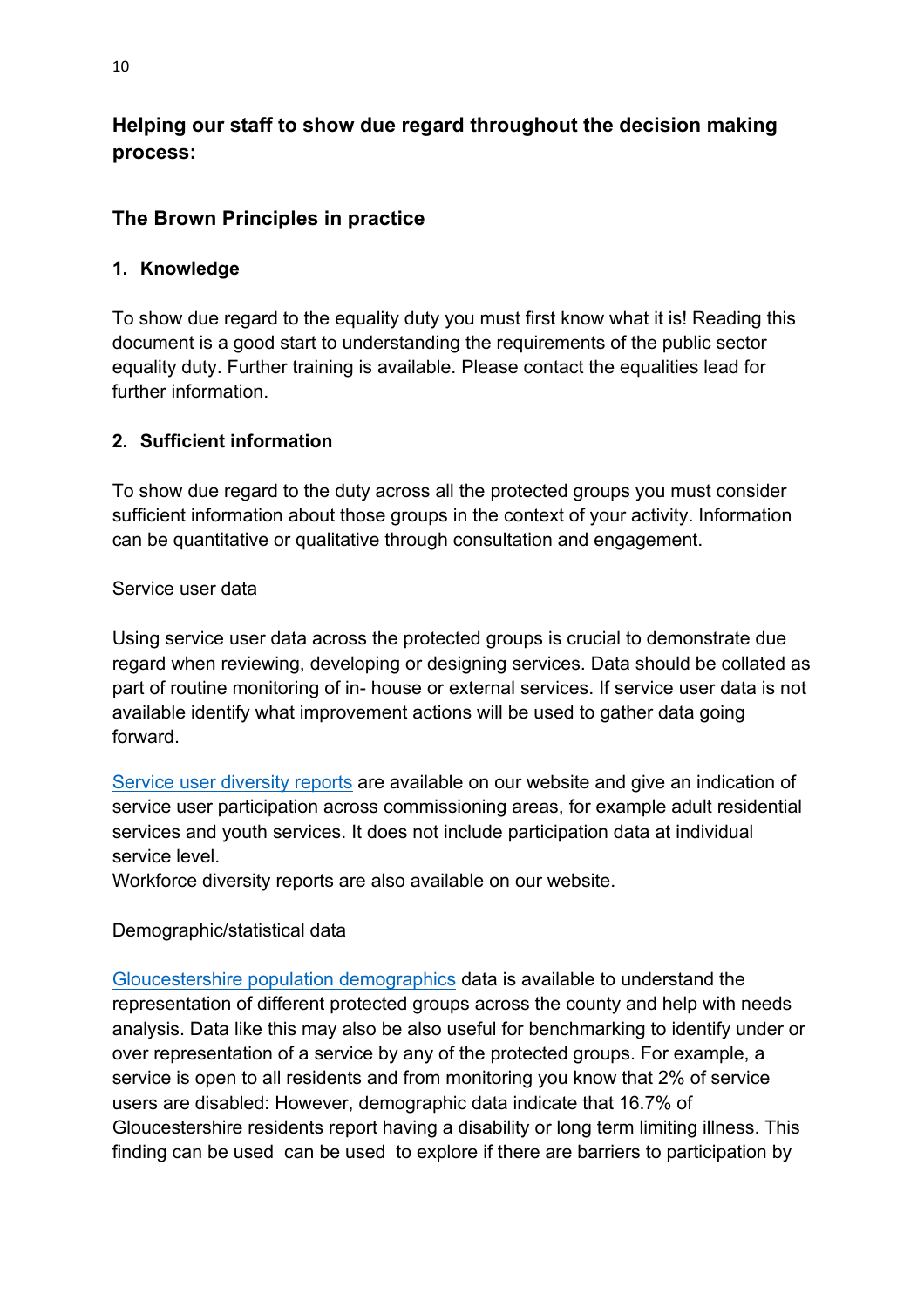residents with disabilities and how this can be addressed as part of the development of your 'policy'.

Data gaps

You may find that you have more information about some of the protected groups for example, gender, age, disability and less about others, for example, sexual orientation and religion and/or belief. If data is not available and you intend to start collating data about a protected characteristic please use the action plan to outline how this data will be collated. You can find equality monitoring guidance on our website including an equality monitoring template.

#### **3. Timeliness**

The Brown Principles make it very clear that due regard should be undertaken through both the development and implementation stages of projects, policies and practices. **Before** and **during** the decision making process.

Showing 'due regard' as an afterthought once a decision is imminent, minimises the opportunity to consider equality at the appropriate stages and is not enough to demonstrate compliance with the general duty. Start showing due regard as early as possible.

## **4. Real consideration**

It is important is that you can 'document a trail' of how due regard has been shown throughout the development of your work and how it then informs the final decision making.

This recording trail can be mainstreamed into your project plans through minutes of meetings and as a summary in cabinet reports if applicable.

However to support a consistent approach to recording due regard, staff must use the due regard statement to capture the 'journey/story' of how due regard has been shown.

The statement has been developed to capture the essential principles of using sufficient information and how the findings have informed the Councils work.

The latest version of the Due Regard Statement can be found on our website.

## **Decision making**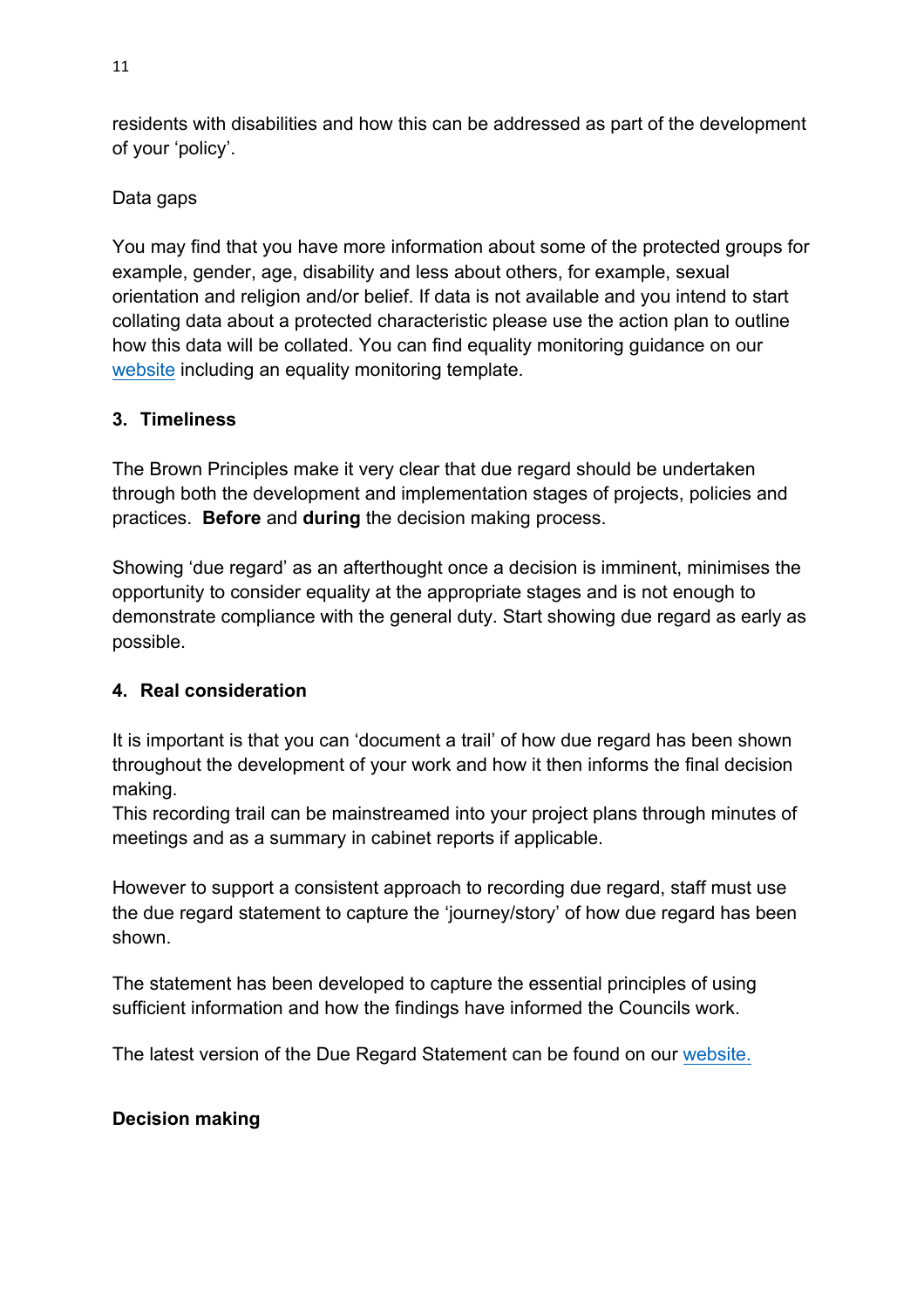As a minimum the following information should be provided to enable the decision maker to demonstrate that he/she has had 'due regard' to the three aims of the duty when making a decision.

- Equality information used to understand the needs/outcomes/experiences of each protected group in the context of the activity being considered: what data gaps existed across the protected groups and what you intend to do close those gaps. How you used other sources of information to understand the impacts
- Opportunities and challenges identified with regard to the three aims of the general duty and the protected group(s) affected.
- How you used those findings to develop the activity under consideration
- Plans for monitoring and review actions

## *Attaching a due regard statement as an annex to a Cabinet report is not acceptable unless it is also supported with a short summary within the body of the report or is specifically referred to and deliberated within the agenda.*

#### **5. Accountability**

The duty is the Councils responsibility even when an external provider delivers a service or function on the council's behalf. Read more about considering equality throughout commissioning on the procurement pages on our website.

#### **6. Review**

When you review your 'policy' you must continue to show due regard. This is likely to be achieved through continued use of sufficient information across the protected groups.

#### Table 1: Examples of due regard

A tender to procure a new ICT service provider for GCC is under review. As part of the discussions, it is agreed that further consideration will be required to understand if there are any additional requirements needed to ensure that the needs of disabled users are met. This is met by additional consultation and significant considerations forming part of the development of the tender specification.

Analysis of service user data has highlighted low take up of services offering mental health and well being support amongst those aged 30-40. This is addressed through closer working with partner organisations to promote awareness of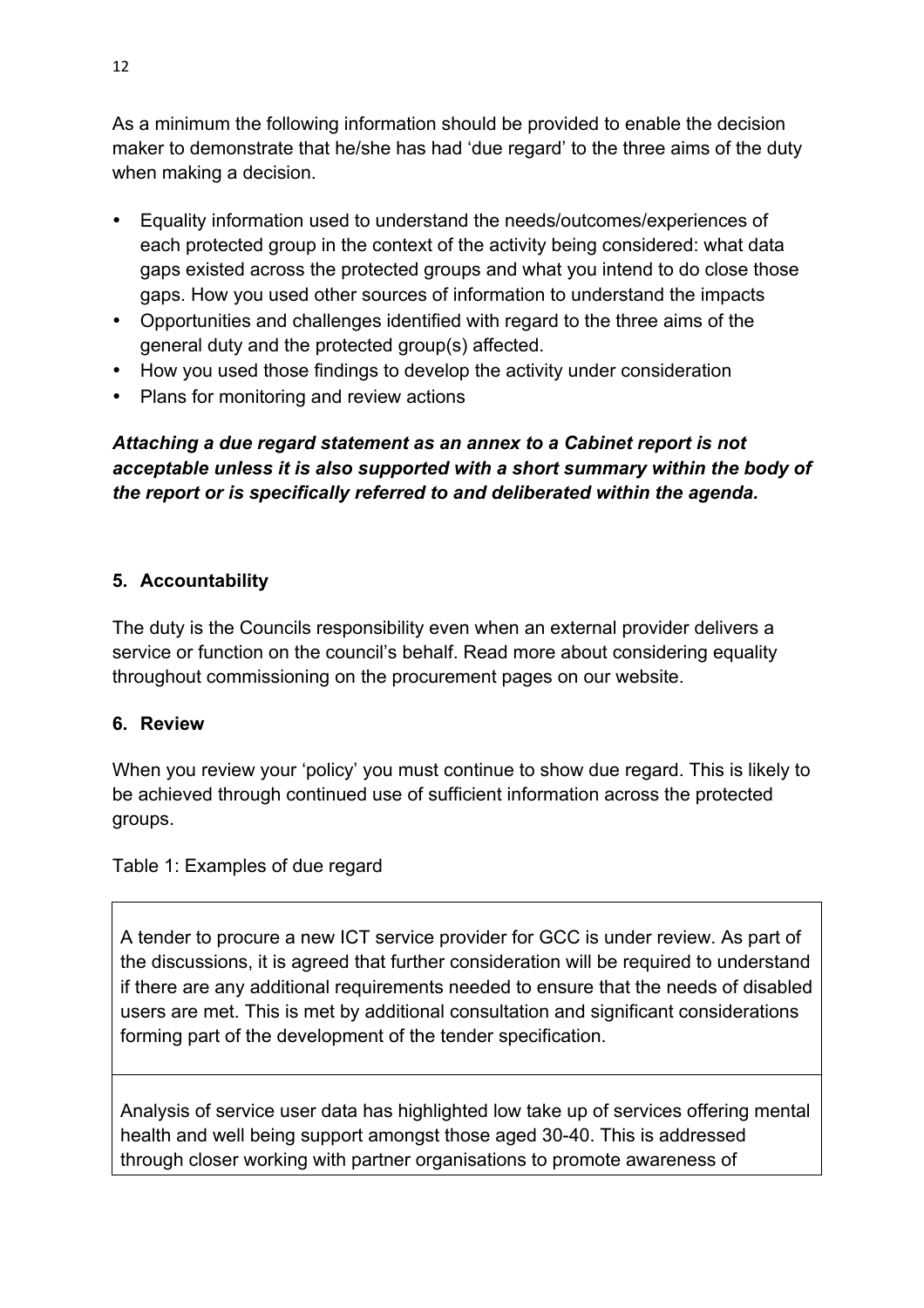services.

Changes to how residents can engage with the council are being introduced so that more contact is being shifted to on-line contact. Consideration is given to who currently uses neighbourhood services and therefore more likely to be affected by the increased on-line point of contact. Older people are identified as being more likely to be affected by changes as a result of being less likely to have on-line access and more likely to sue neighbourhood services. Further investigation identifies that there are alternative routes that older people can use to access a service and contact the council which will be promoted as well as consideration of how older people can be supported to use council web services.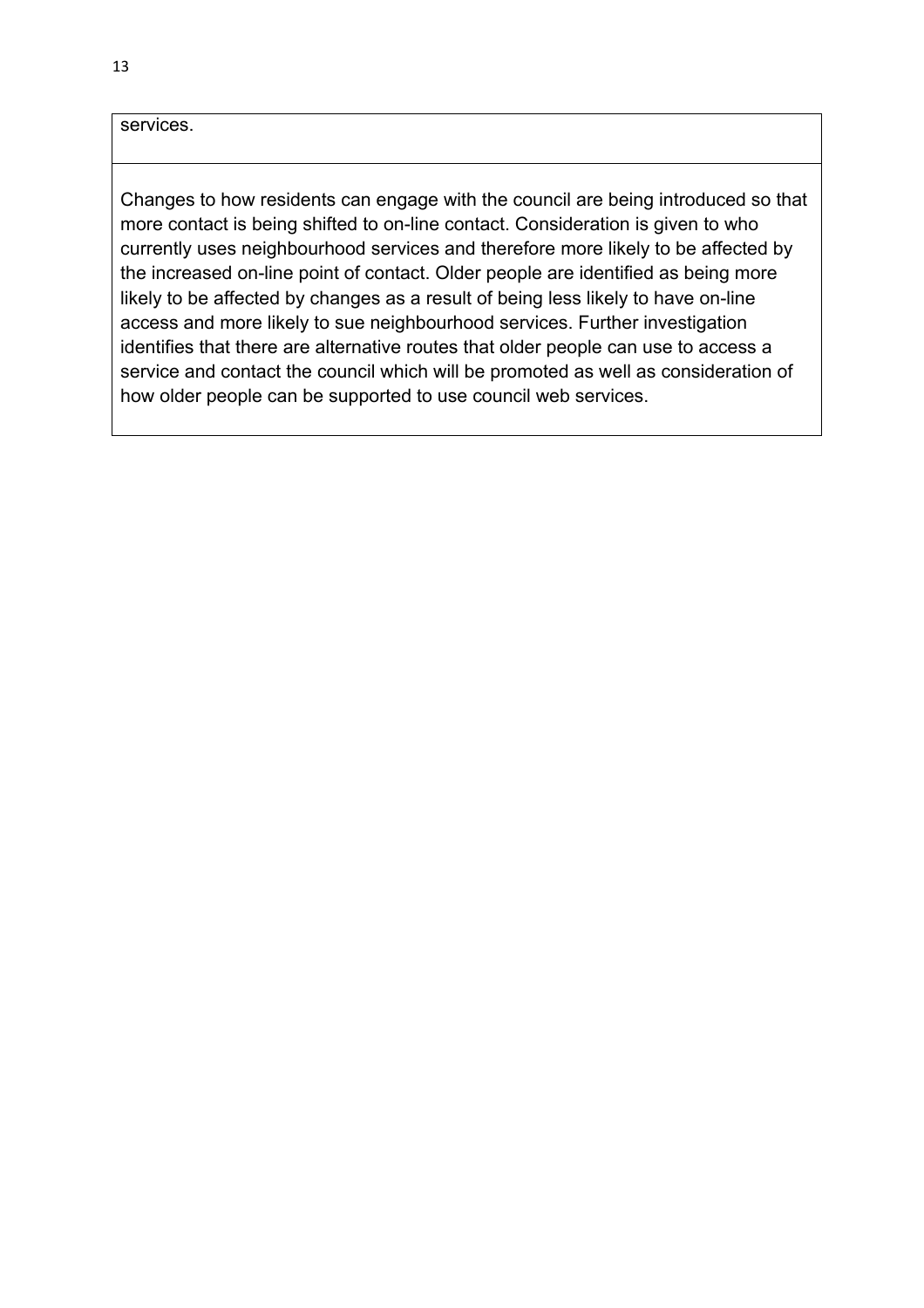## Frequently asked questions

## **How do I know if I need to complete a due regard statement?**

Showing due regard to the public sector equality duty is not about the completion of a due regard statement. At GCC the due regard statement is the tool to document how due regard has been shown.

A due regard statement provides information to our decision makers that enables them to ensure that our staff are showing a level of due regard that is appropriate and proportionate to the many important decisions that we make.

There will be many ways in which you are showing due regard to the equality duty in your day to day practices that don't involve formal decision making and therefore wont require the completion of a due regard statement.. For example you may already offer additional support to address the needs of older people and disabled people and this is integral to the customer standards of care.

However if you are about to embark on any form of commissioning activity, policy development or planning process that involves key decision points it is important that you record how due regard has been shown using a due regard statement.

## **We know we need to complete a due regard statement, when do we start filling it in?**

It is important that the process of due regard starts at the point where the aims and objectives are being decided. Time needs to be factored into the development of any activity, or service, for undertaking appropriate consultation and analysis of equality information. This will ensure that opportunities or challenges posed by the duty can be considered from the outset. The statement should be updated as the project/policy develops and a summary of the status should be provided to inform any formal decision making points along the way.

## **How do I know what is proportionate and if my work is relevant to the equality duty?**

The following questions will be helpful in determining relevance and proportionality. Generally the more 'yes' responses indicates a higher level of relevance to the duty.

If you decide that a policy is not relevant to equality, you should be confident of your reasons for this. The fact that 'no information is available' would not be adequate to justify a decision that a policy is not relevant to equality. Recording your reasons for why a policy is not relevant will help you to increase transparency, encourage engagement and may assist in demonstrating compliance with the general equality duty.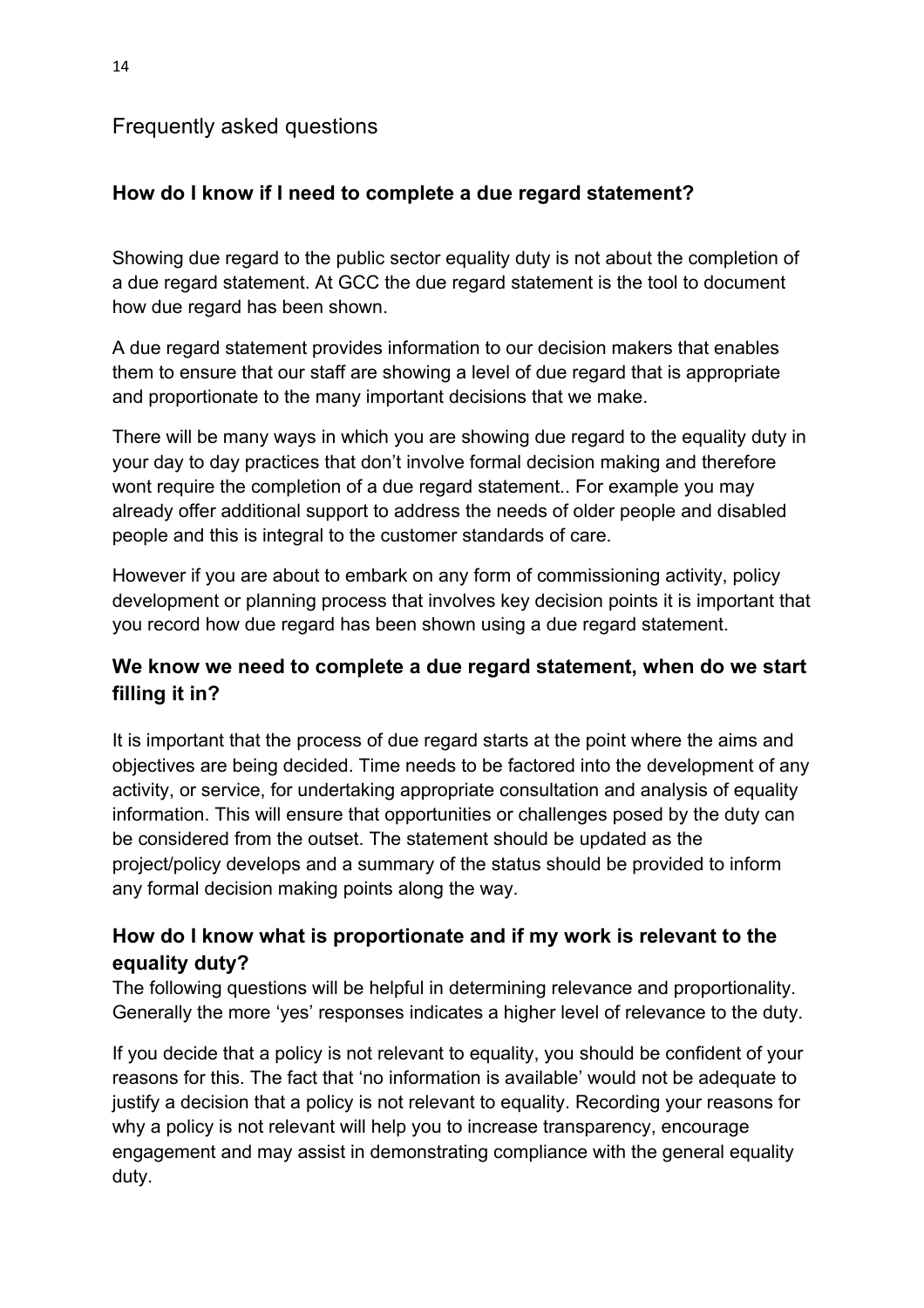Is the activity of work relevant to all or any of the aims of the general duty?

Does the policy affect service users, employees or the wider community?

Is there any relevant public concern about the activity of work and impact of the activity on any of the protected groups?

The relevance of a policy to equality depends not just on the number of those affected but on the significance of the impact on them.

Is it likely to affect people with particular protected characteristics differently?

Is it a major policy, significantly affecting how functions are delivered?

Will the policy have a significant impact on how other organisations operate in terms of equality?

Does the policy relate to functions that engagement has identified as being important to people with particular protected characteristics?

Does the policy relate to an area with known inequalities?

Does the policy relate to any equality objectives that have been set?

## **Are Due Regard Statements published?**

In most cases the Due Regard Statement will be published alongside cabinet reports on our website. You may also find it useful to publish initial due regard findings as part of any consultation and engagement exercise from which further feedback can be gathered.

When a Due Regard Statement is completed on an internal facing document or one that is not presented to cabinet, the statement should be stored with other documents relating to this area of work and made available to other staff members to promote sharing of good practice.

## **What do we do about data gaps across the newer protected characteristics?**

The new duty covers the following eight protected characteristics: age, disability, gender reassignment, pregnancy and maternity, race, religion or belief, sex and sexual orientation. The duty also covers marriage and civil partnership, but not for all aspects of the general duty and applies to eliminating discrimination only.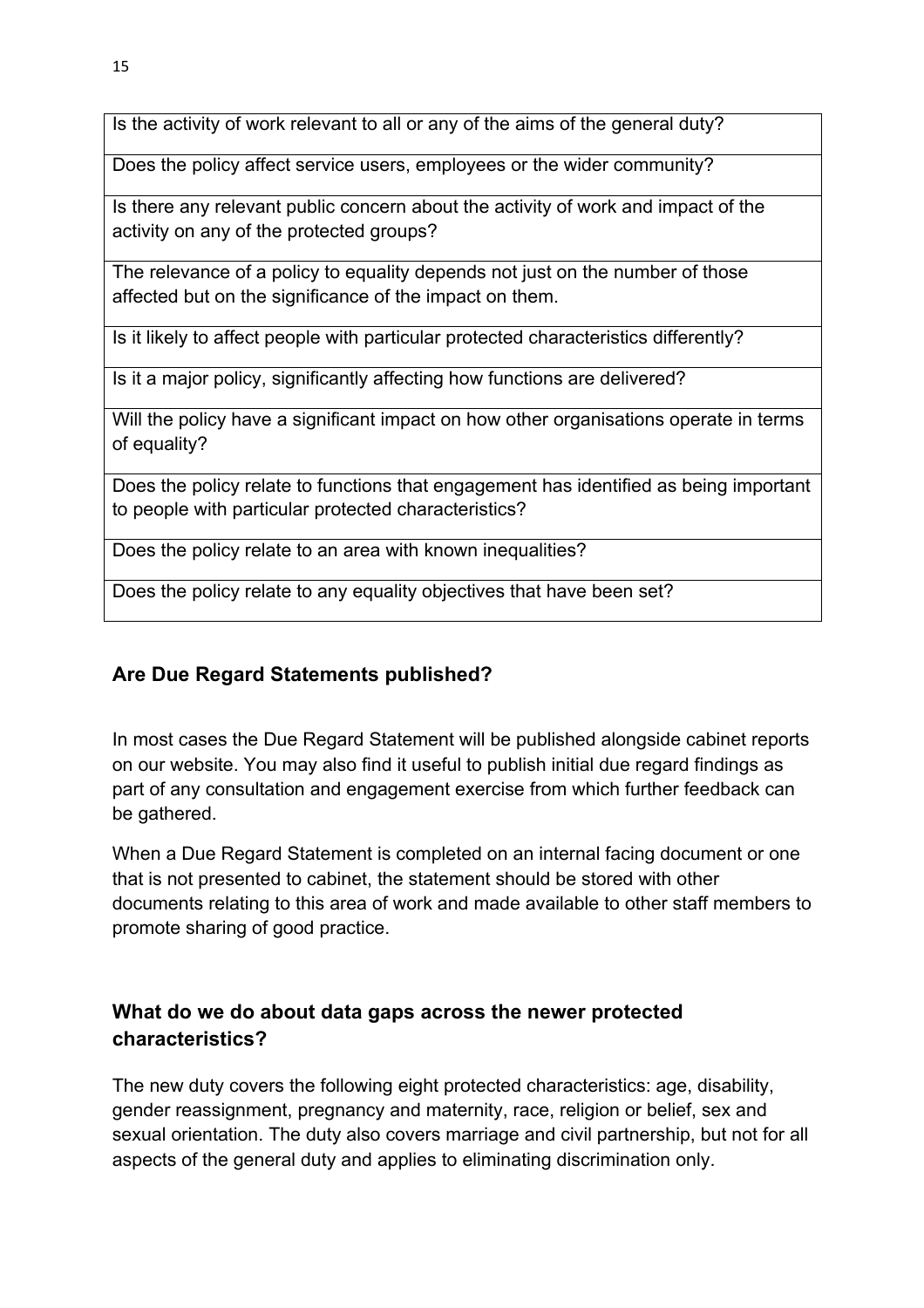We recognise that the Council has not routinely collected certain data on all of the protected groups now covered by the public sector equality duty. As a result it will not be possible to identify the potential impacts of certain activities on some of the protected groups, most likely: Gender reassignment, sexual orientation, religion and/or belief, marriage and civil partnership and pregnancy and maternity.

Because the general equality duty requires you to analyse the effect of your activities on all protected groups, you will need to think about whether you have enough, and the right type, of information to enable you to give rigorous consideration to the aims of the general equality duty across all your functions.

There may be other means of identifying the equality issues faced. You may wish to consider relevant national reports to get ideas about equality priorities for employment and service provision for your area of work. This might include:

- The Commission's Triennial Review, or other research reports and statistics available on the Commission's website.
- Relevant national studies produced by central government departments or statistics bodies, including the Census.
- Information, reports or statistics produced by your sector's inspectorate or ombudsman.
- Information pooled with our partners.

There are also specialist equality organisations, such as the Runnymede Trust, Stonewall, the Fawcett Society, Press for Change, Age UK and RADAR (the disability network), which regularly produce studies and reports which you may find useful.

Where functions are highly relevant to the aims of the general equality duty, but information is not routinely collected or disaggregated, you should consider setting up systems to do so, or find other ways of gathering sufficient information. This may be, for example, by engaging with people who share relevant protected characteristics.

You may also need to ask providers to provide information on services that they provide for you.

## **We use data by vulnerable or disadvantaged groups, is that okay?**

The use of the term vulnerable group or disadvantaged group is currently used commonly in assessments when identifying target groups. It is widely acknowledged that some of the most disadvantaged and vulnerable groups are also protected groups defined by the Equality Act, 2010. However, the two concepts are not